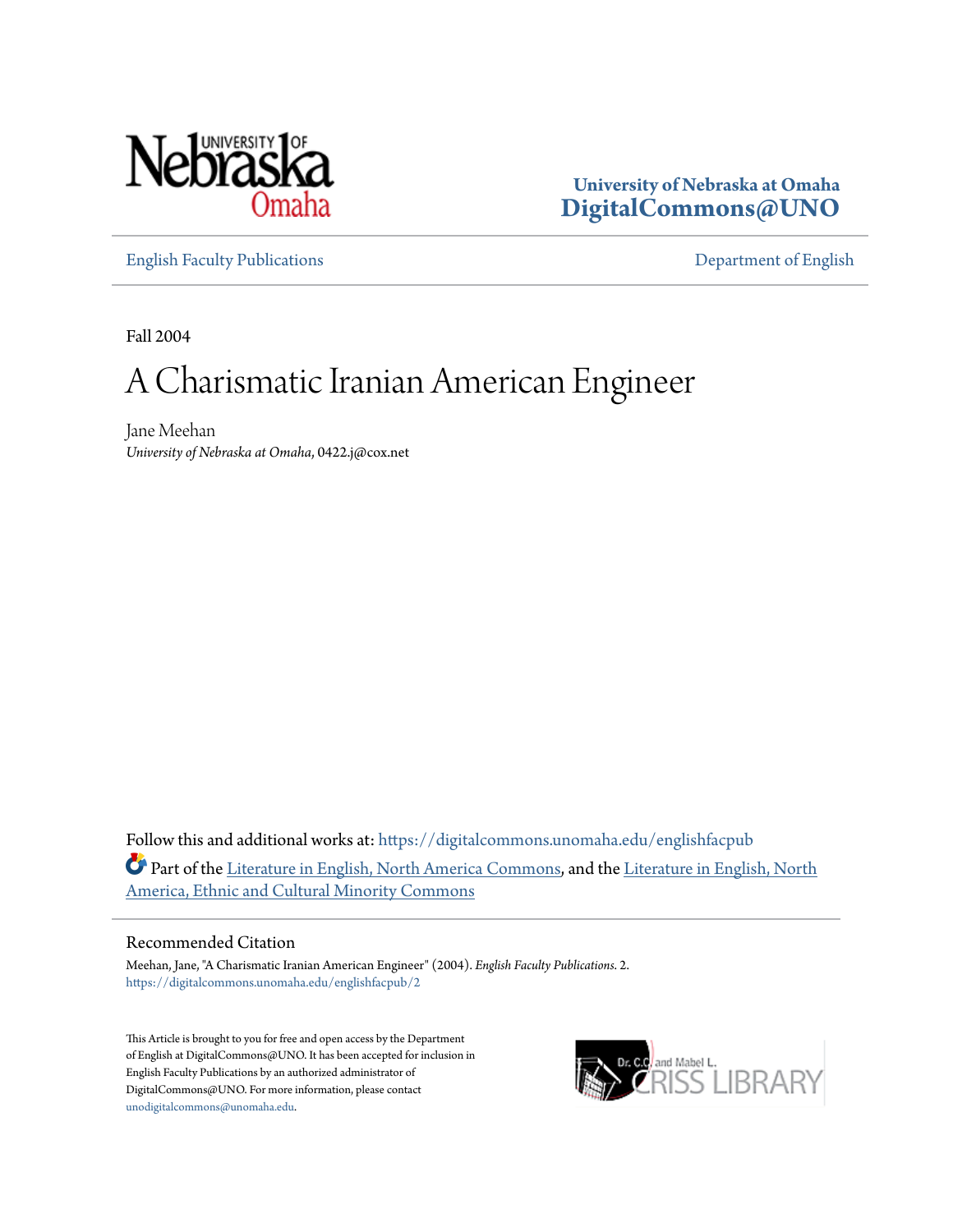### **University of Nebraska Omaha [DigitalCommons@UNO](http://digitalcommons.unomaha.edu)**

[English Faculty Publications and Presentations](http://digitalcommons.unomaha.edu/engfacpub) **[Department of English](http://digitalcommons.unomaha.edu/english)** 

10-1-2004

## A Charismatic Iranian American Engineer

Jane Meehan *University of Nebraska at Omaha*

#### Recommended Citation

Meehan, Jane, "A Charismatic Iranian American Engineer" (2004). *English Faculty Publications and Presentations.* Paper 1. http://digitalcommons.unomaha.edu/engfacpub/1

This Article is brought to you for free and open access by the Department of English at DigitalCommons@UNO. It has been accepted for inclusion in English Faculty Publications and Presentations by an authorized administrator of DigitalCommons@UNO. For more information, please contact [mmaring@unomaha.edu.](mailto:mmaring@unomaha.edu)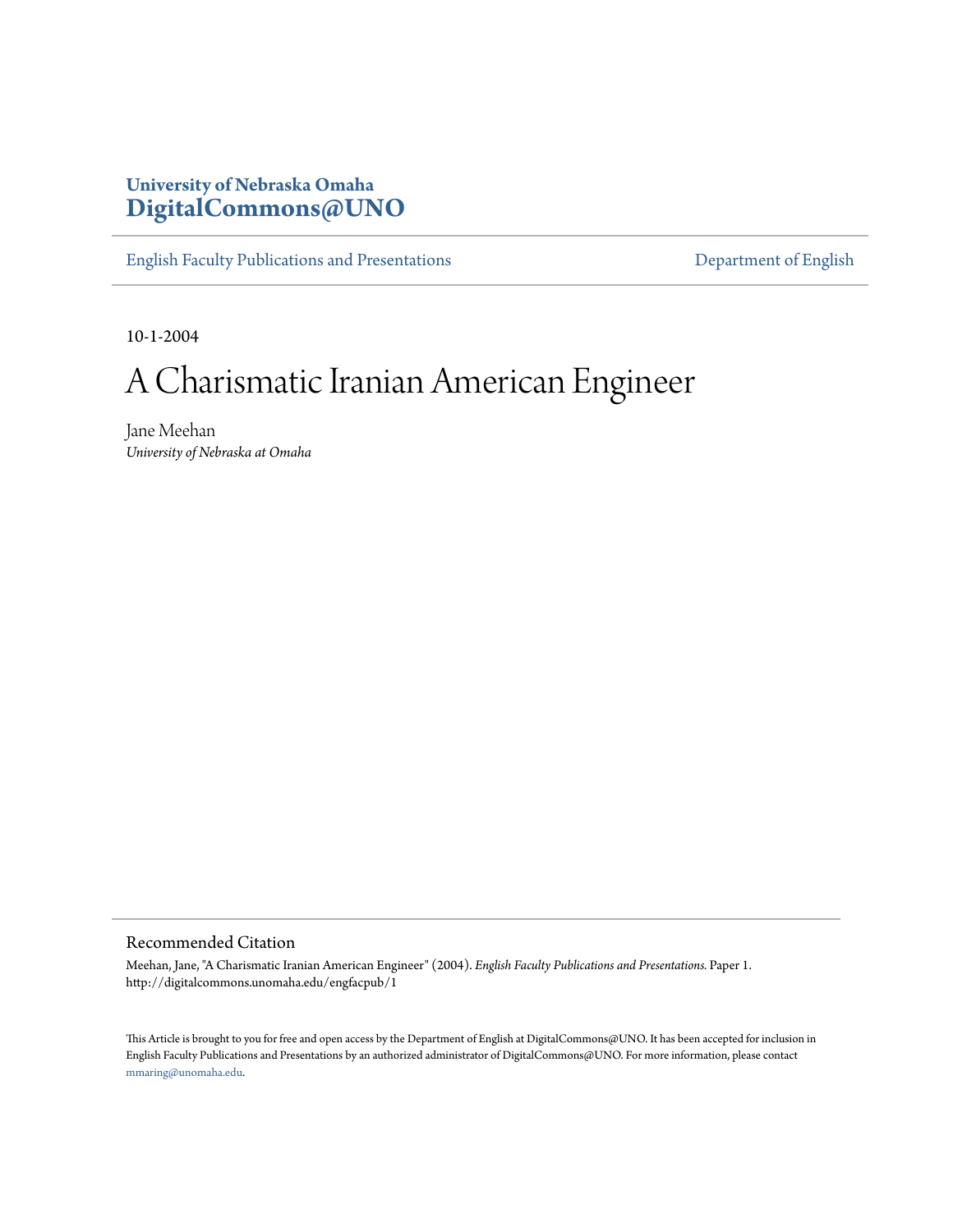*Great Plains Research* 14 (Fall 2004):325-34 © Copyright by the Center for Great Plains Studies

### **A CHARISMATIC IRANIAN AMERICAN ENGINEER**

### **Jane Meehan**

*English Department University of Nebraska at Omaha Omaha, NE 68182-0175 [0422.J@cox.net](mailto:0422.J@cox.net)* 

**ABSTRACT**—This is the story of Iranian engineer Mostafa Jamshidi and his twenty-five years in Nebraska: his student days, his experiences with the immigration department and his eventual citizenship, his work history, and his personal life as told by his English teacher and surrogate mother. His language skills, soccer playing, and personality enabled him to combat his homesickness and the harassment of the immigration officials. The University of Nebraska at Omaha and the Nebraska Department of Roads gave him a place to learn and grow despite the time and geography in which he was born. The Great Plains, with its friendliness, openness, and fairness, has been fertile ground for this struggling, successful young engineer.

**Key Words:** American student, citizenship, surrogate family, immigrant, Immigrations and Naturalization Services, Iran, soccer

When talking about immigrants who settled the Great Plains, one thinks of the 19th century; however, today's arrivals continue to impact the changing face of this region. For example, one of these 21st-century pioneers, Mostafa ("Moe") Jamshidi, brings his determination, engineering talents and skills, and his rich cultural background to the Great Plains. As both his surrogate mother and English teacher, I have been in close contact with Moe. He and his family come for holidays, birthdays, and Mother's Day, and in between they make frequent visits. One Saturday in the spring of 2003, Moe and I taped an interview about his quarter century in Nebraska. We talked about his student days, his experiences with the immigration department and his eventual citizenship, his work history, and his personal life.

We started with the year it all began: 1978. In Iran that year, the destined-to-be last shah was losing the support of his people. In the United States, peanut farmer Jimmy Carter, the American president, was promoting an Israeli-Palestinian relationship by planning to host a Camp David weekend with Israeli premier Menachem Begin and Egyptian president Anwar el-Sadat. In Nebraska, the University at Omaha had instituted a program called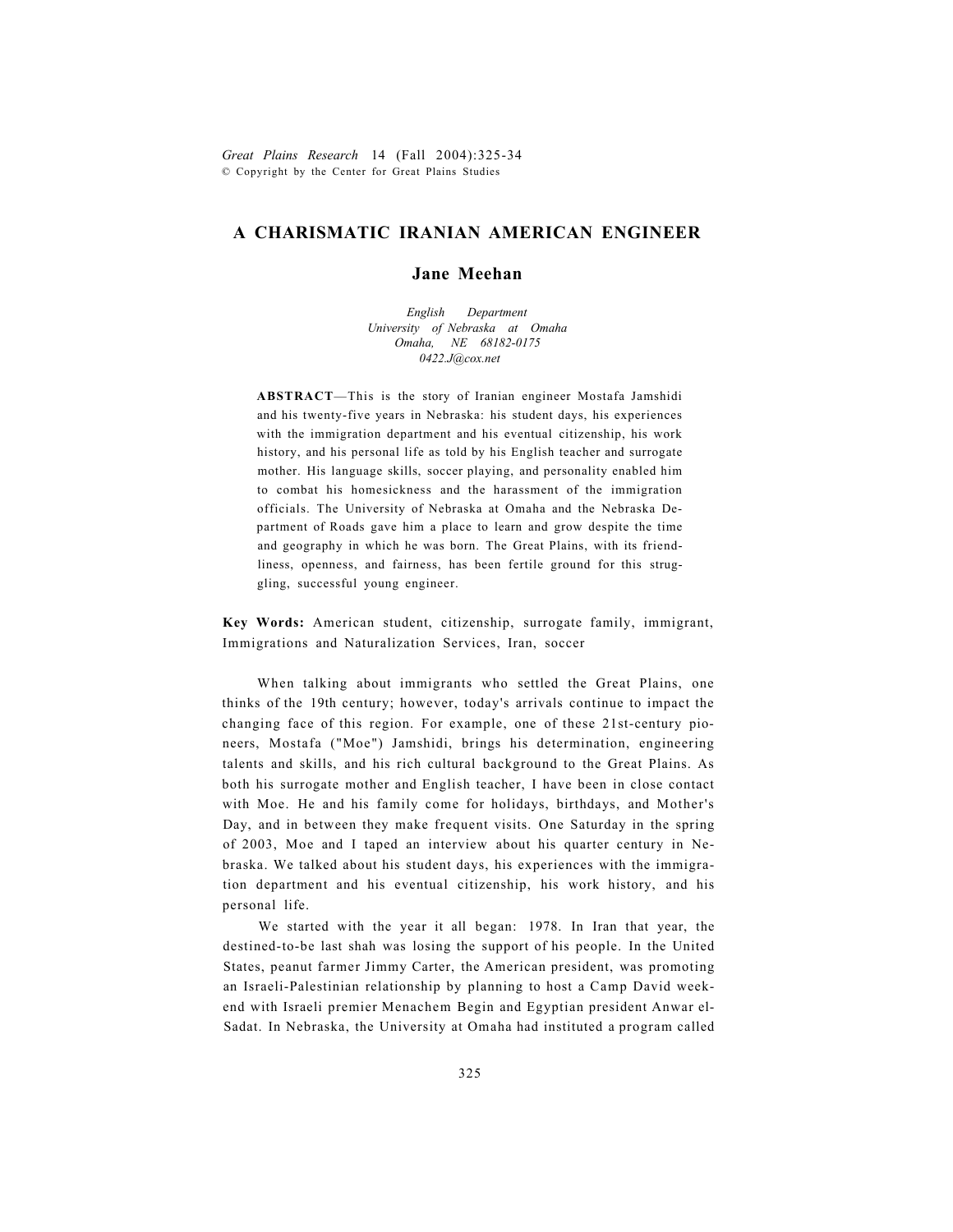Intensive Language/University of Nebraska at Omaha (ILUNO) to teach its 180 foreign students, many of whom were Iranian, to speak, read, and write the English language before being admitted to the university.

In Moe's life, the fall of 1978 was a fast-moving turning point. Twoand-a-half weeks from the time Moe's friend Fazin Mohammadi first invited Moe to come to America (as all Iranians then called the United States) with him, they were on the airplane en route to Nebraska. Moe had already finished his first college semester, turned 19 years old, was a math major, and vowed he was coming to America for one year only. The Iranian shah, Mohammad Reza Pahlavi, was a great promoter of Western education. He felt his power eroding, so he was trying to get as many Iranian students as possible off to the United States to better ensure their futures. Moe and Fazin had no trouble exiting the country.

They had decided on the University of Nebraska at Omaha because its Afghanistan studies program, established in 1973 and the only one of its kind in the United States, could process their applications in less than two weeks, whereas schools such as the University of California-Los Angeles or Stanford University took at least two months.

The university found them housing at the Colonial Hotel at 38th and Farnam streets and got them started in the ILUNO program, a postsecondary English as a Second Language (ESL) program, which would help them prepare for the international Test of English as a Foreign Language (TOEFL), a four-hour computerized exam required for admission to most US universities.

Some Iranian students had great trouble understanding English even though English was a required class for the last six years of their middle and high school curriculum in Iran. Moe, who had also gone daily to the Iran-American Society in Tehran after his high school classes for more English training taught by Americans, became the interpreter for the group.

But they all understood the game of soccer and how they loved to play it. They were always starting a game on any open area of the campus. Moe, who wore his soccer pants under his jeans, got involved in a game his second day on campus. He stripped off his jeans and hung them in the nearest tree. Both he and Fazin had come with their funds for the year: \$8,000 in \$100 bills, all in their jean pockets, and Moe's were now hanging in the tree. When he finished the game, he absentmindedly walked off toward the hotel, never missing his jeans until he was a couple of miles from campus. Frantically, he ran into the street and tried to flag down a passing car. He was hesitant to stick his thumb in the air because in Iran, thumbing someone is a disgusting gesture like giving him the finger in the United States. But the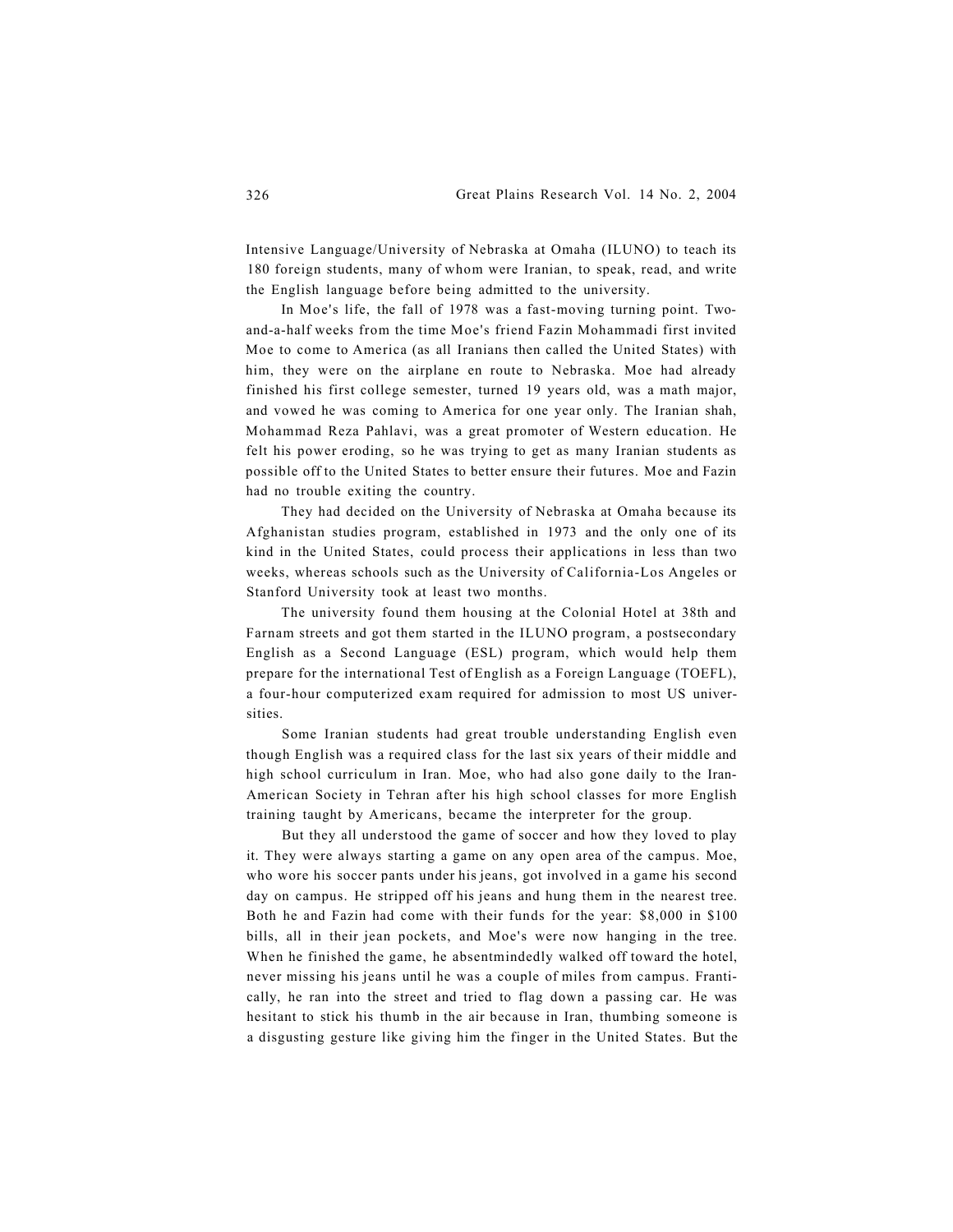driver, my husband, Bob, stopped, and Moe in his broken English sputtered, "UNO! UNO!" and kept pointing to an area of his soccer shorts where a pocket should be. Bob understood "UNO" and figured the boy had lost his wallet there. Indeed, he had.

Bob got him back to the campus where they both found the jeans swinging in the tree with all the cash intact. This dilemma fostered an unending relationship between Moe and my husband, who opened our home and family to this 19-year-old.

Moe soon was a member of the Iranian soccer team, which played in and always won the city league. Like all foreign students, Moe had called the game football, but when the game came to the US, it was called soccer, a name derived from the term "Association Football." Now the most popular team sport in the world, being played in over 195 countries, soccer in 1978 was not "the sport of choice" in the US. But by playing some teams from Lincoln and the surrounding area, the Iranian team was able to get a schedule of games slated, and it gave Moe and his teammates a chance to meet American boys and to begin to socialize with them. The American girls were always much friendlier. They were good, encouraging listeners, helping Moe to be understood, but the boys were not personable. "The American boys were cliquish and refused to let anyone new or different into their preferred circles," Moe said, but playing a game of soccer with them broke down some of their aloofness.

In addition to Moe's soccer prowess, he was very good at math. He had taken three levels of calculus in Tehran, so he was given ten hours of college credit and also was able to test out of some of the engineering classes required for the degree in civil engineering he wanted to earn.

Though Moe's English was better than most Iranian students, he had embarrassing troubles with *he* and *she.* The Persian language has no personal pronouns: there is no distinction between the genders. A person or a thing is simply u regardless of sex or species. When Moe heard Americans refer to a ship as making her maiden voyage or a country as the motherland and her people, he was again confused.

After passing the TOEFL exam, Moe started his engineering classes in the spring semester of 1979 and then planned to go home as his school year was over, and many of his Iranian friends were leaving. But his dad said, "Moe, the revolution is going strong; the university is closed! You'd better stay where you can continue your education."

Homesick and unhappy, Moe stayed put while the home situation worsened. Radical young Iranians seized American diplomats and embassy employees in Tehran in November 1979 and kept them hostage for 444 days.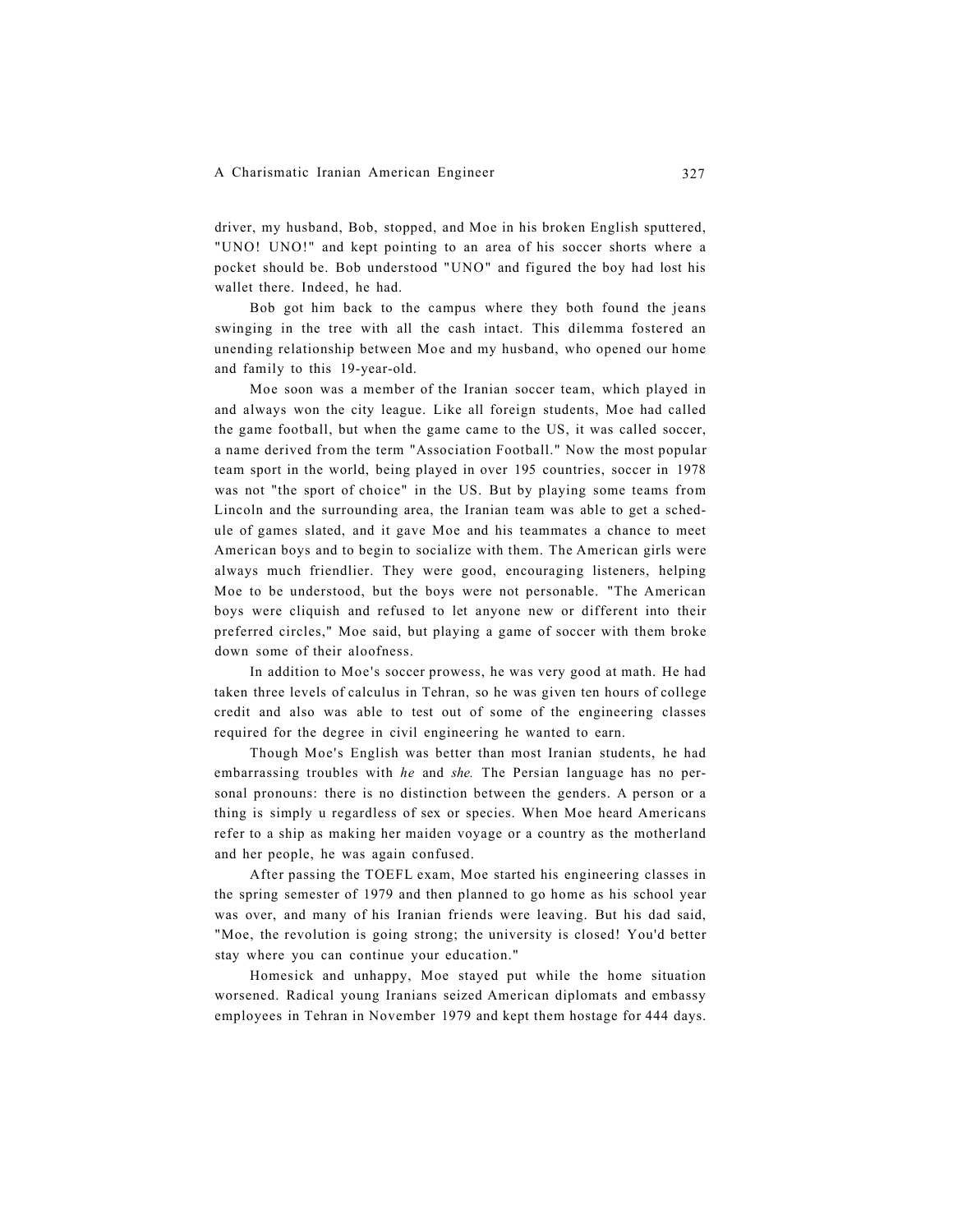As a result of the seizure, all Iranian assets in the US were frozen, so Moe's money from his dad could not get through. By this time, Moe had lived with many different roommates. (He estimates that he had 20 to 25 different Omaha addresses between 1978 and 1984; in between roommates, he would move in with us.) A friendly fellow, he became well known at the university, where he was able to delay his \$99-per-credit-hour, out-of-country tuition. He shared used books with fellow students, and to eat, he washed dishes at different restaurants. Although he had no green card (work permit), he could get food instead of wages. He also learned that one could exist on peanut butter sandwiches, which he once did for a three-week period.

In 1980 he was finally able to get home. But either Tehran with its 12 million people had changed, or Moe had. When the University of Tehran (founded in 1935) reopened under the Ayatollah Khomeini's takeover regime, its new emphasis was a religious one: the Shiite sect of the Islamic religion. Moe could not get an engineering degree. The women had to now cover themselves completely before leaving home as in pre-1928 days before the shah had decreed the wearing of European-style clothing. They seemed more subservient than Moe remembered. Much of the religious focus was on life after death, so if life were hard and unhappy, as Moe found it to be, then the people would still accept it.

Over a million people were killed in the near decade-long war between Iran and Iraq (1980-88), and a new kind of martyrdom was spreading. Thousands of teenage boys were recruited to form human chains to walk hand-in-hand across the oilfields that the Iraqis had loaded with mines. These human minesweepers wore bandannas around their heads as the sign of a martyr and also were given keys to wear around their necks. These keys, they were promised, would open the doors of paradise. Their families were given honor and monetary rewards. This quasi-religious psychology became the stimulus for many of the suicide bombers of the ensuing decades.

This was not the same Iran that Moe had known under the shah. "Although I didn't agree with the Shah's dictatorship," he told me, "it was never as repressive as this new Iran I returned to in 1980." Moe saw himself facing at least two years in the army fighting Iraq and then not getting the career he had begun to prepare for, so he decided to return to America.

But the American hostages in Iran had still not been released when Moe flew back to New York, and the greeting he got from the Immigration and Naturalization Services (INS) made him wonder if he'd made the right decision. They took him out of the customs line to a room with no windows, where they dumped out all of his luggage. His 1-94, a form each immigrant must have in order to stay in the US, was in his briefcase along with other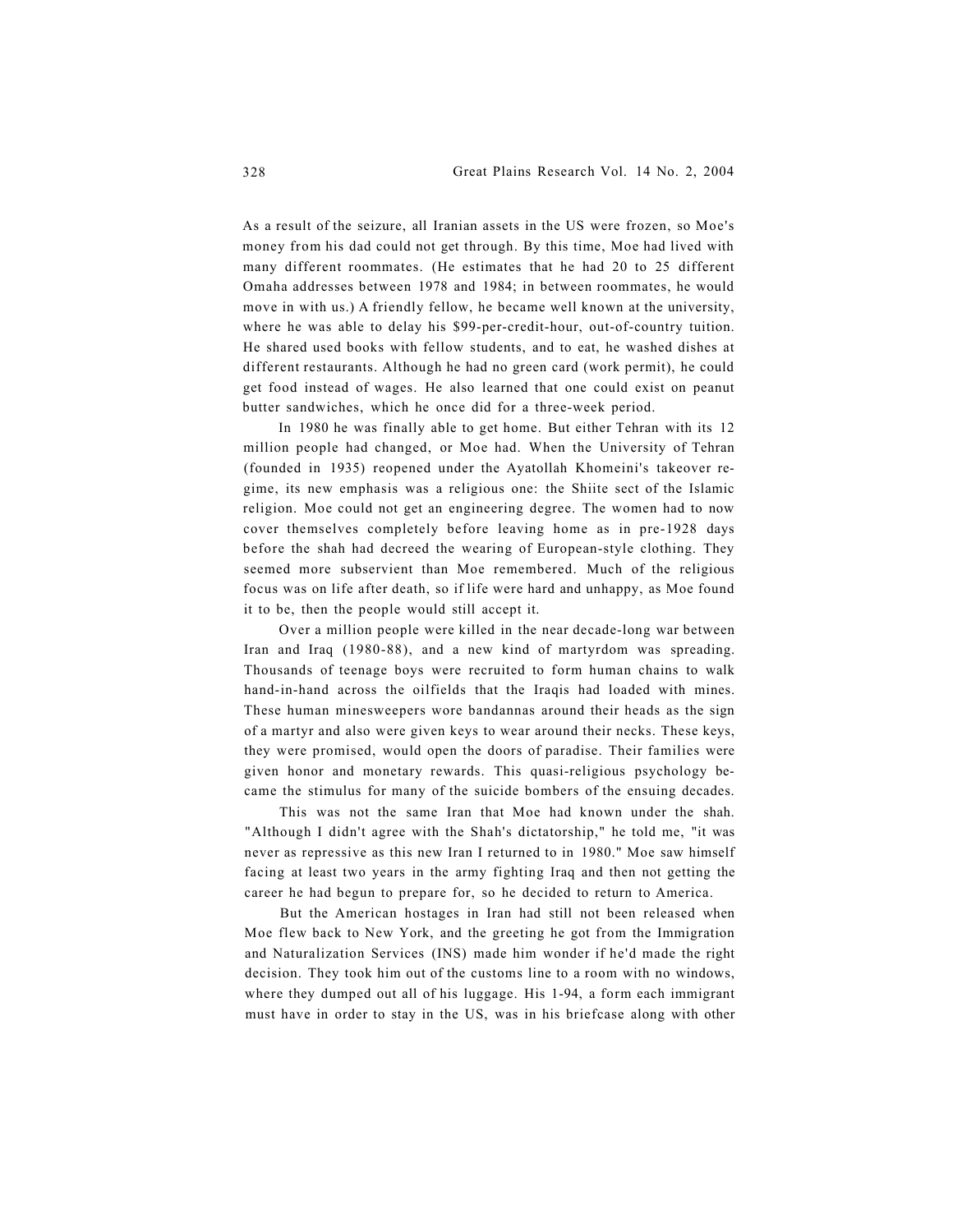papers and photos of his family. As they threw around all the pictures, pointing at the people and making disparaging remarks, they discovered some food stamps, which they said were illegal for Moe to have in his possession. Having never seen these coupons before, Moe thought one of the inspectors had planted them among his papers that were flying around the room.

Looking at his school records, another INS man said, "You have forfeited your student visa because you aren't a fulltime student. Your student record doesn't show any classes for the summer of 1980. You'll be deported."

• "You are a fulltime student if you are registered for at least 12 hours in both the spring and fall semesters," Moe tried to explain.

After the INS agents had interrogated Moe for hours, they turned him back to the airport authorities with a summons to report to the circuit judge on Monday morning. This was Friday night, so the airline representative arranged for a limousine to take Moe to a five-star hotel for the weekend. How confused he was to have been treated as an enemy by one group of Americans and then to be treated as an important guest by another segment of American society.

When Moe showed up in court the following Monday morning, the judge looked at his summons curiously and asked, "What in hell are you here for?"

"I do not know, sir," Moe replied.

After hearing how the INS inspectors had harassed Moe and delayed him for three days, the judge inquired, "How can I compensate you for this unfortunate treatment?"

"I really do need a student work permit, sir, because I can't take or get any money out of Iran."

"Good!" the judge said, as he stamped Moe's 1-94 with a seal that signified an open-ended work permit.

Soon after Moe returned to Omaha and got a job, the INS was busy again. A call went out to all Iranians living in eastern Nebraska to report to UNO on a certain day to have their visas checked. About 250 people came, 25% of whom were deported. The soccer team lost four of its players.

No infraction was too small for the INS to consider. "I see you've been working," one agent said to Moe. "You know that's an offense! You'll be deported."

But when Moe presented his 1-94 with its student work-permit seal, the man backed off and said, shaking his head, "I don't know how you got this it isn't even temporary, it's open-ended."

And Moe used it well, working in many different restaurants: Village Inn, Angie's, El Hombre, and Grandmother's. Waiting tables was a new experience for him; he loved it. His 30-hour workweek also forced him to learn time management to get all his studying done and still have soccer time.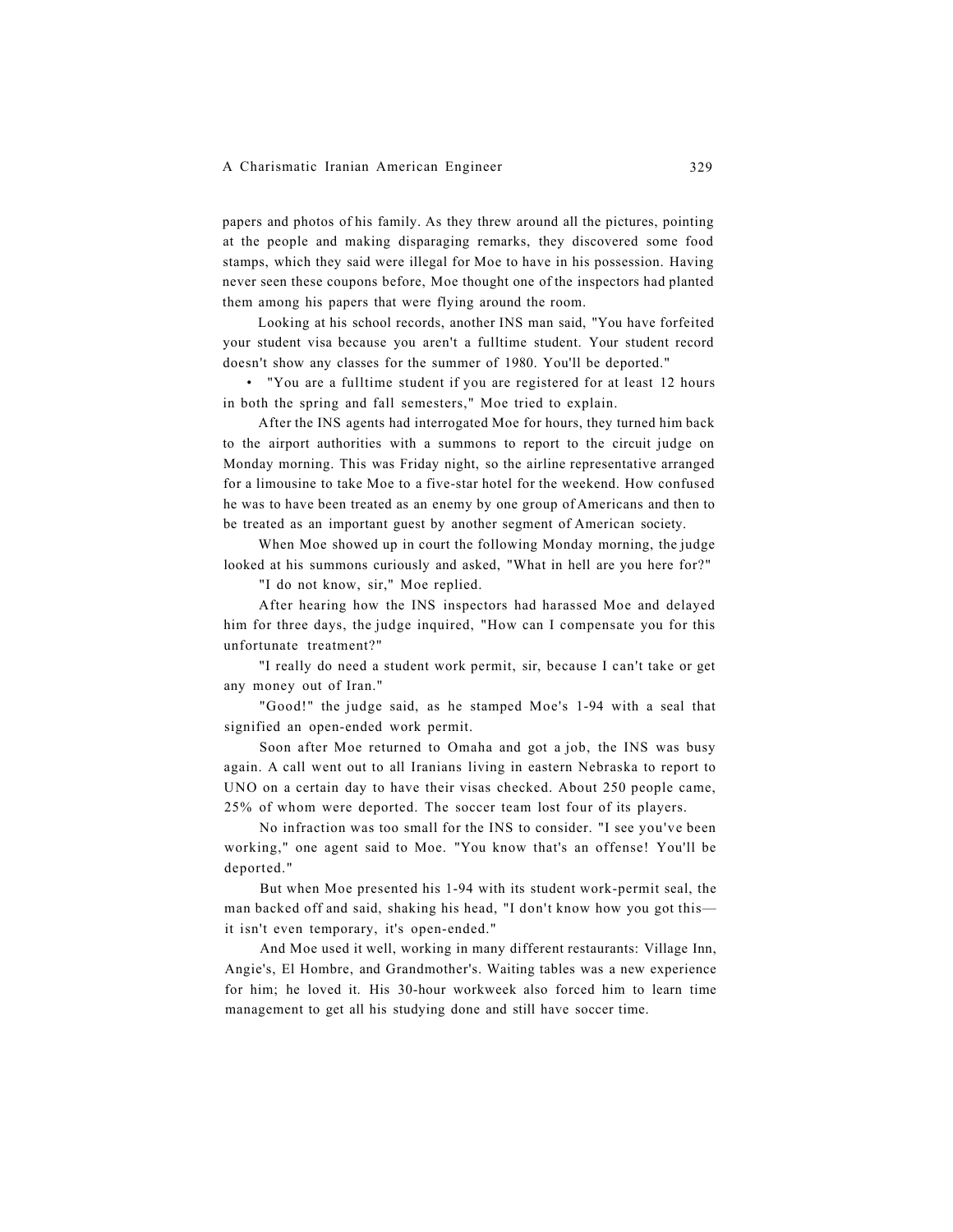In 1981 Moe was one of over 200 students enrolled in English 1151, an individualized English composition course. How he ended up in one of my small sections of four students amazed me. He wasn't living with us at the time so probably didn't know when I was on campus, but he wanted and got a familiar face. We did lots of sentence-combining and cloze techniques where one must supply the missing words. How he dreaded those drills, but they certainly helped convert him to an English writer. He soon wanted to write his letters home in English instead of Persian.

Getting acquainted with Moe as a student helped cement our relationship. He didn't lose any of the spontaneity or enthusiasm he had exhibited around the dining table with our five children, but he did show a determination to learn that I witnessed then and many times later when he lived with us and often studied all night long.

When one of our daughters was taking an intensive, condensed nursing course, Moe was struggling with upper-level engineering design courses. They would sit at opposite ends of the long dining-room table, drinking coffee, studying, and occasionally checking to see if the other were awake. I would come down in the morning to find each asleep, face down in a pile of books.

When two of our children graduated from the University of Nebraska-Lincoln with the class of 1981, they moved home to reorient, and Moe was also living with us. I was having difficulty coming up with enough grocery money, so the three of them called the *Omaha World-Herald* and reopened the paper station we had operated when they were in grade school and high school. They serviced 13 news routes by distributing papers to and collecting funds from the carriers. Their profit, \$100 to \$150 weekly, was our grocery budget.

The newspaper carriers also gave Moe an introduction to American grade-schoolers and their entrepreneurship. But it was not all work and play. Moe always shot a few baskets with the carriers at the net over the garage door before loading their bags with the heavy bundles of newspapers.

Basketball wasn't Moe's only new sport; he eagerly learned many new games. Our son Pat introduced him to racquetball, at which Moe was a natural, beating Pat even in the instructional game. From racquetball, he went on to tennis, and eventually he took up golf. He was also fascinated with horseracing, attending the Ak-Sar-Ben track many times and sometimes even taking the bus to Grand Island for the early-season races.

Moe had many cars in his college years. He didn't rent a wreck; he bought them. His first car was a yellow four-door Mazda, for which he paid \$1,200. Later, when he was staying with us for a semester, he had a \$250 Pinto. It was such a wreck that he didn't want to embarrass us by parking it in front of our home, so he parked it on another street and walked home. We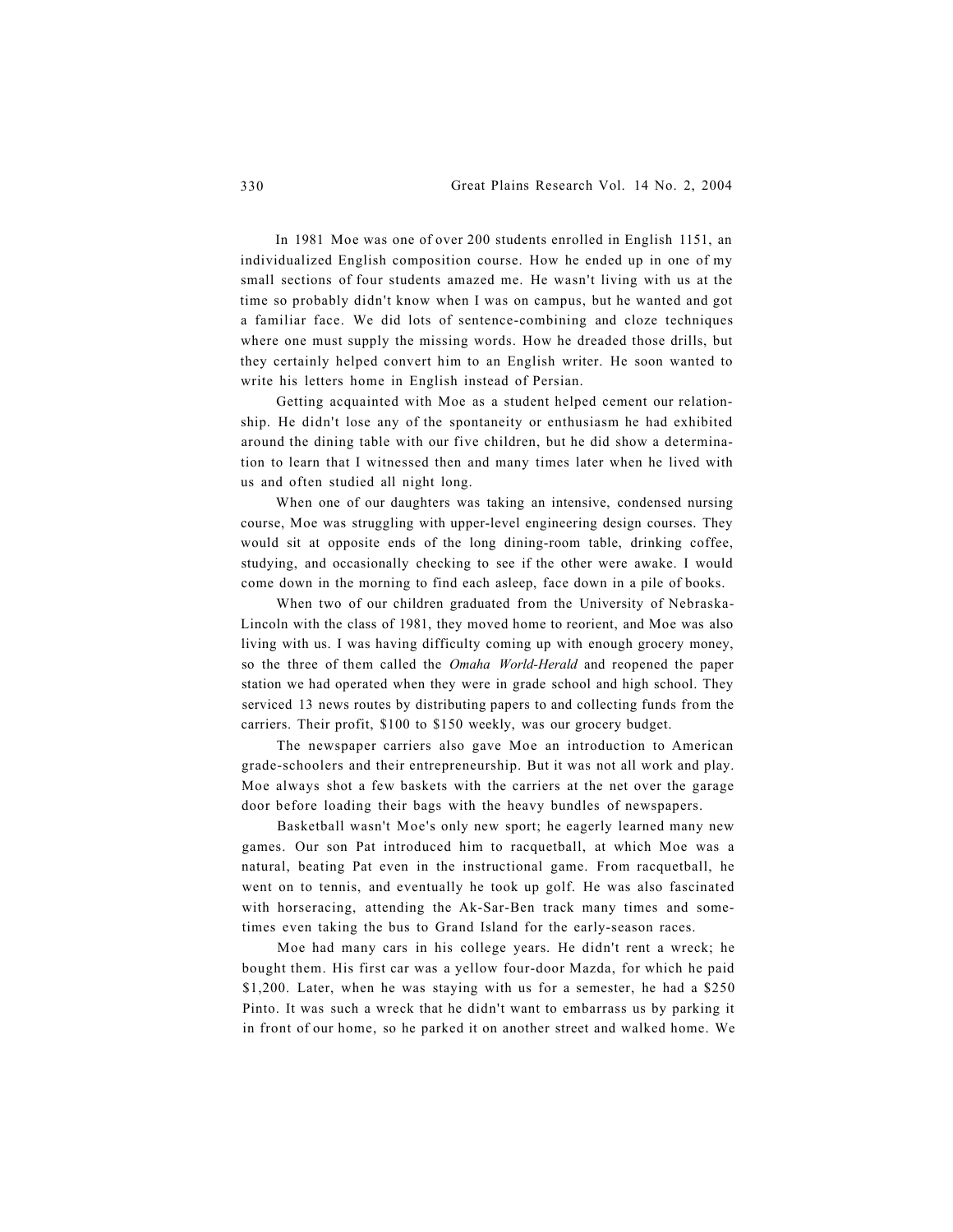didn't even know he had a car. The Mustang he owned later was strictly a summer car: it would not start in the wintertime. Hoping to improve on his weather-beaten car ownership, he bought a Dodge Colt only to discover it would not start during a rain unless one lifted the hood. In the 20 years since then, Moe has owned many good cars: today he drives a new Toyota Camry.

Not only did adjusting to cars bother Moe, but he also had trouble with the American calendar, the holidays, and the customs. He missed the Muslim New Year's celebration that occurred close to his March birthday. Celebrating the New Year was important to him, and he often sponsored his own parties, inviting our family and his many other American friends to share the celebration with him and his Iranian friends.

New Year's in Iran had meant new clothes and two weeks of visiting all the homes of the extended family, eating their special foods, and exchanging recipes. Many of them were stir-fry recipes using lamb, beef, or chicken—but no pork since Muslims don't eat pork. There were always lots of fresh fruits, particularly apples, grapes, and pomegranates, and fresh, crisp cucumbers, and pistachio nuts. The bakers were artists, lavishly decorating their cakes, cookies, and baklava. In addition to eating, the children looked forward to the brand new money they would receive from their many aunts and uncles.

Though Moe missed the Iranian holidays, he tried to orient himself to the American holidays but often found them confusing. When he came to our home for his first Thanksgiving dinner in the US, Bob passed him the very full turkey platter, and he was completely flabbergasted. He thought he was expected to eat the whole plate. Later, at Christmas time, he was joyfully helping decorate the tree as he listened to Christmas carols he'd never heard before. Our daughter Molly gave Moe the angel that belonged at the top of the tree. As he pulled the top branch down to procure the high center position for the angel, the tree tipped, spilling water all over the presents. Never having suspected that the colorful tree skirt covered a pan of water and not thinking that a tree already cut down needed water, Moe was dumbfounded.

During his 25 years in the US, Moe has become accustomed to the name drawing, the Christmas shopping, and all the Christmas trees and decorating. From the beginning, he has always celebrated Christmas with us, his adopted American family. Recently, in 2002, he was home in Iran and missing Christmas. He looked for a Christmas tree to decorate, and he nostalgically told his nieces and nephews about the American customs.

However, in December 1983, during his senior year, Moe almost didn't get to stay and learn those customs. As his graduation neared, the INS reminded Moe that he would have to return to Iran as soon as he graduated.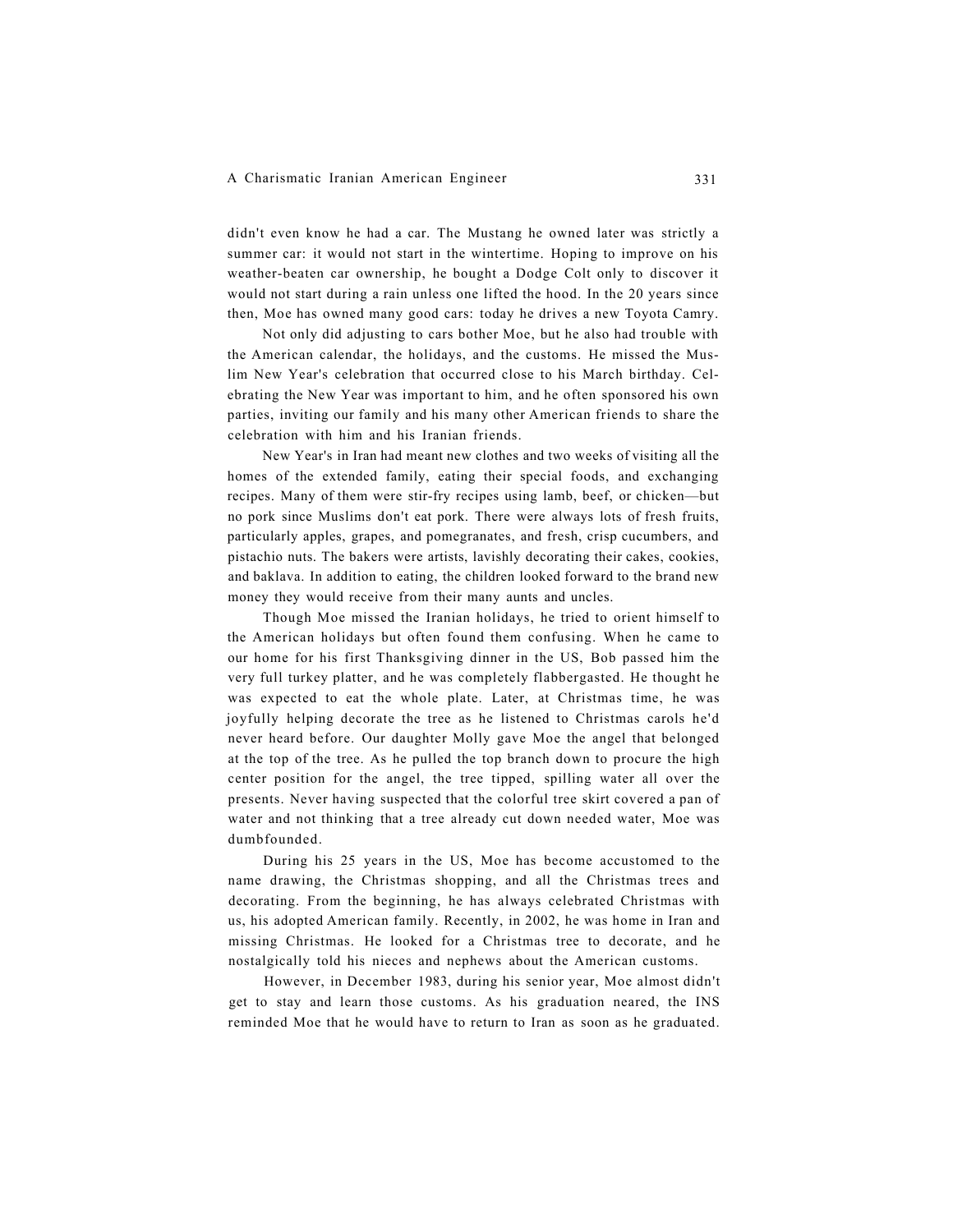His American soccer friends did not want him to go, so they decided he should marry one of their girlfriends so that he could stay. After much cajoling, they convinced Moe to go through with it. A few days later, on a routine checkup of the many Iranian students living in Moe's apartment building, the INS discovered that Moe and his bride did not live together. So the agent jailed Moe for fraud and listed him as an "illegal alien."

Moe was jailed in Council Bluffs and was allowed one phone call, so he called us. Bob contacted members of the soccer team, who raised Moe's \$2,000 bail, and a lawyer friend of ours, who directed us to an immigration attorney. Moe said it was very cold at the Pottawattamie County Jail, so our daughter Molly took blankets, books, and food to the jail. The immigration attorney got the marriage annulled, and after a weekend of confinement, Moe was released from the cold jail.

He was free to go back to his job with the Nebraska Department of Roads (NDOR), where he worked on a surveying crew for six months. Moe had requested a summer job, but there were none available. However, when school started again, most student engineers had quit work. Moe had only a few classes left and could work full time to finish the many heavy construction projects that the summer interns had begun.

Happy with his work, the state officials asked him to continue. They had five entry-level engineer positions open the summer of 1984, and he took one at Columbus, NE. There were 22 people on the job, but none were other engineers or foreigners; all were older technicians. It was a formidable environment. But Moe found one friendly person who made him feel welcome. As Moe continuously exemplified hard work and openness, these Great Plains workers' sense of fairness was ignited and the work environment improved. Together they built bridges across the Platte and the Loup rivers, and they made Highway 81 a four-lane road. When Moe was promoted to bridge designer and requested a move to Lincoln in 1986, he had 22 friends who didn't want him to leave.

On a social level, Moe has been equally successful. His goal was to live like an American, eat American food, and have American friends. Soon after coming back to UNO from Iran, Moe got to know an American engineering student who was very outgoing and knew a lot of people, and they enjoyed studying together and became roommates. In the fall of 1983, his roommate introduced Moe to his future wife: an Iowa farm girl working as a secretary in Omaha.

When Moe brought Rhonda to meet us, she had her darling three-yearold son, Carl, with her. The young couple talked excitedly about Moe's civil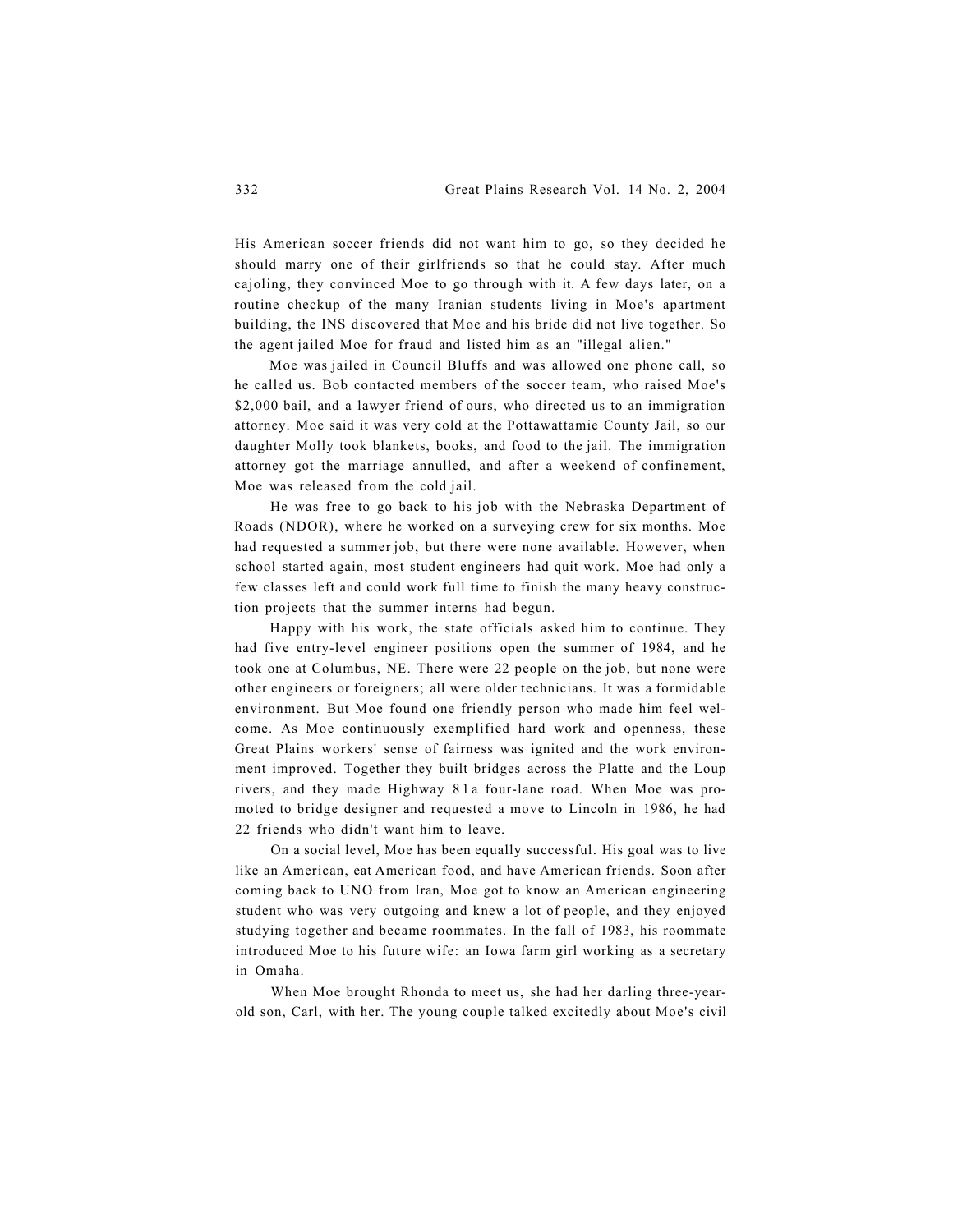engineering degree, which he would receive in May 1984, their upcoming marriage in July 1984, and his new job with the NDOR, which would begin July 1984.

Moe's parents, Asgar and Eman, didn't arrive in time for the wedding, though they had been making travel arrangements since 1983. They finally came in the summer of 1985. Visiting both Columbus and Omaha, they found the language and culture very difficult. They had planned to stay all summer, but despite their unhappiness with the conditions in Iran, they were happy to go home after only one month in the US.

In 1986 Moe was promoted to bridge designer and moved to Lincoln, the central office of the NDOR. Soon he applied for and received his professional engi-



Figure i. Mostafa Jamshidi was born March 23, 1959, in Tehran, Iran, and became an American citizen on August 18, 1988, in Omaha, NE.

neering license, which requires a degree and four years of experience. In 1989 he became a geotechnical engineer, working with soils and designing bridge foundations.

Becoming a US citizen (see Fig. 1) and having a second son the same year, 1988, gave Moe a big boost. When he got his green card in 1984, he was a permanent resident of the US. But to be a citizen, Moe applied and then studied American history, took an exam (which he said wasn't really that hard), and was sworn in August 18, 1988. His son Devin was born July 12, 1988. Having been in the US for a decade, Moe was now an established American citizen with a family, a lovely home, and a good, stable job with an opportunity for advancement.

And advance he did. In 1990 he produced a slide presentation of a case history of foundation and piling testing and presented it to all local geotechnical service groups. When Federal Highway Administration officials heard about this report, they invited him to present it at their annual meeting in Austin, TX. He became the second in command of Nebraska